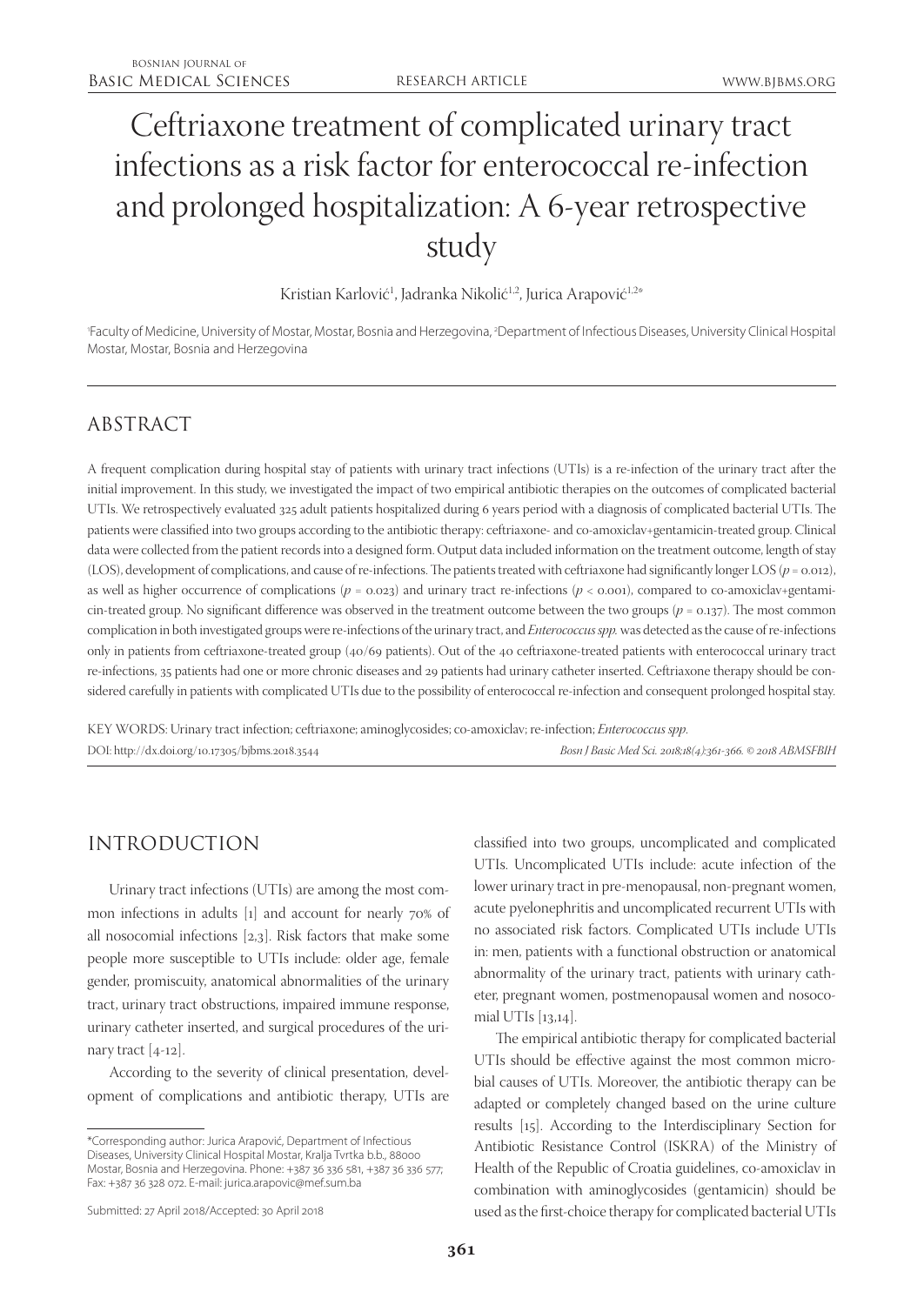in adults, while the third generation cephalosporins are proposed as the alternative therapy [13]. In complicated cases of UTIs, co-amoxiclav and gentamicin should be administered together due to their synergistic activity, and injected intravenously [16]. Special caution is required when administering the therapy to patients with impaired renal function, since the combination of aminopenicillins and aminoglycosides may cause further damage to renal function [17,18].

One of the most common complications during hospital stay is a re-infection of the urinary tract, meaning that the patient developed a new UTI after the initial improvement, caused by a different pathogen. The re-infection can manifest with clinical signs and, in many cases, with a positive urine culture [19]. A common cause of re-infection of the urinary tract is *Enterococcus spp.*, which has been isolated more often from older patients and those with urinary catheter inserted [20-22]. In addition, considering the antimicrobial spectrum of third generation cephalosporins, *Enterococcus spp.* is expected to be more frequent in patients treated with ceftriaxone [23-26].

In this study, we investigated the impact of two empirical antibiotic therapies, ceftriaxone and co-amoxiclav+gentamicin, on the outcomes of complicated bacterial UTIs.

### MATERIALS AND METHODS

This retrospective observational study included 325 adults hospitalized at the Department of Infectious Diseases of University Hospital Mostar in the period between 1st June 2011 and 31<sup>st</sup> May 2017. All patients were over 18 years old and diagnosed with a bacterial UTI, including the diagnoses of complicated UTIs and sepsis due to UTI. Patients with fungal UTIs were excluded from the study. The input data included information on the patient sex, age, comorbidities, mobility, urinary catheterization and inflammatory markers, i.e., C-reactive protein (CRP) and leukocyte count in the peripheral blood. The output data included information regarding the treatment outcome, length of stay (LOS), and development of complications with special emphasis on re-infections and their causative agents. According to different parameters, the patients were classified into several groups:

- Two groups of patients with respect to the antibiotic treatment (ceftriaxon-treated group and co-amoxiclav+gentamicine-treated group);
- Two groups of patients with respect to the treatment outcome (successfully treated patients and those with fatal outcome);
- • Two groups of patients with respect to the LOS (patients who stayed less than 10 days in the hospital [including day 10] and those who stayed 11 or more days in the hospital);
- Two main groups (patients who developed complications and those who did not) and three subgroups with respect

to the development of complications. Three types of complications included re-infection, organ complication, and other types of complications. A re-infection of the urinary tract was defined as a new UTI acquired after the initial clinical improvement. Organ complications included all complications that could be associated with a single organ system (e.g., renal failure, hepatic failure, anemia, stroke, embolism, etc.). If the patient developed a type of complication that could not be classified in one of the first two subgroups, it was designated as other type of complication.

The treatment outcome, LOS, and development of complications were compared between ceftriaxone-treated and co-amoxiclav+gentamicin-treated group as well as within each of the treated group.

All procedures followed were in accordance with the ethical standards laid down in the 1964 Declaration of Helsinki and its later amendments. As this was a retrospective database analysis, informed consent was not required and any potentially identifying patient information was omitted.

#### Statistical analysis

We analyzed the results using IBM SPSS Statistics for Windows, Version 23.0 (IBM Corp, Armonk, NY) and Microsoft Excel (365). The results are presented as absolute numbers (n) and percentages (%). The relationship between variables was determined with Chi-squared test  $(\chi^2 \text{ test})$ . Categorical variables were tested with Fisher's exact test, while the Mann–Whitney *U* test was used for continuous variables. All tests were two-tailed and values of  $p < 0.05$  were considered statistically significant.

### RESULTS

This 6-year retrospective study included 325 patients with clinical presentation of a complicated bacterial UTI. With respect to the clinical characteristics, 271/325 patients  $(83.4%)$  had one or more chronic diseases  $(p < 0.001)$  and 221/325 patients (68%) had urinary catheter inserted (*p* < 0.001). No significant difference was observed with regard to the patient mobility between ceftriaxone-treated and co-amoxiclav+gentamicin-treated group  $[p = 0.589]$  (Table 1).

No significant differences were observed in CRP levels (Mann–Whitney *U*; *p* = 0.094) and leukocyte count (Mann– Whitney *U*; *p* = 0.706) between ceftriaxone-treated and co-amoxiclav+gentamicin-treated group. Similarly, significant differences were not observed between the two groups in the patient age (Mann–Whitney *U*; *p* = 0.066), comorbidities  $(p = 0.692)$ , mobility  $(p = 0.539)$  and presence of urinary catheter ( $p = 0.713$ ). With regard to the gender, in co-amoxiclav+gentamicin-treated group, female patients 45/60 patients (75%) were more prevalent compared to males ( $p = 0.039$ ).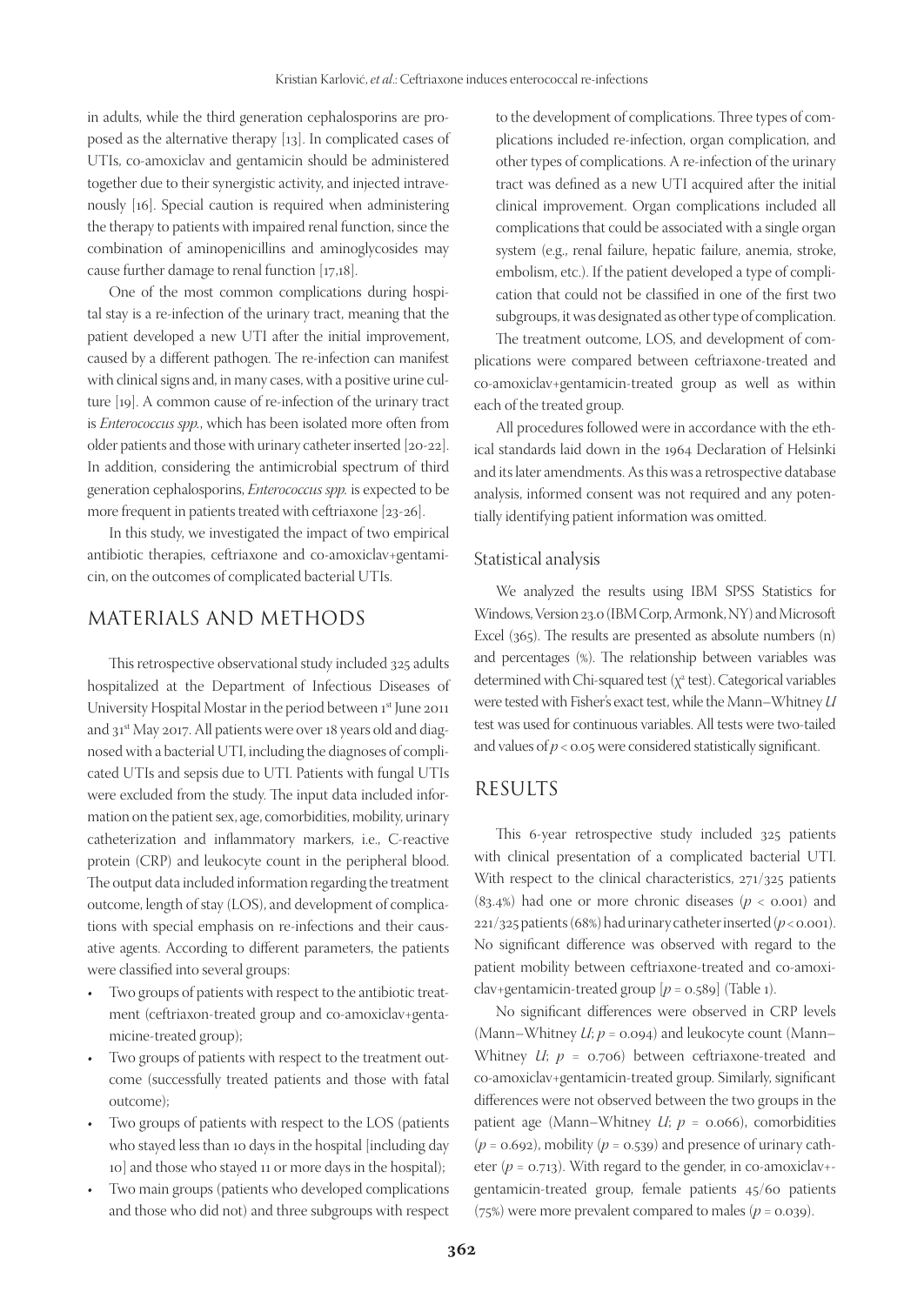| Characteristic                | Ceftriaxone (n=265) | Co-amoxiclav+gentamicin (n=60) | $\boldsymbol{p}$ |
|-------------------------------|---------------------|--------------------------------|------------------|
| Age, median (IQR)             | 76(17)              | 72(21.5)                       | $0.660*$         |
| Sex, $n$ $(\%)$               |                     |                                |                  |
| Male                          | 104(39.2)           | 15(25)                         | $0.014**$        |
| Female                        | 161(60.8)           | 45(75)                         |                  |
| Mobility, n (%)               |                     |                                |                  |
| Mobile                        | 143 (54)            | 35(58.3)                       | $0.589**$        |
| Immobile                      | 122(46)             | 25(41.7)                       |                  |
| Urinary catheter, n (%)       |                     |                                |                  |
| Inserted                      | 179(67.5)           | 42(70)                         | $0.713**$        |
| Missing                       | 86 (32.5)           | 18(30)                         |                  |
| Comorbidity, n (%)            |                     |                                |                  |
| Yes                           | 222(83.8)           | 49 (81.7)                      | $0.692**$        |
| No                            | 43(16.2)            | 11(18.3)                       |                  |
| Leukocyte count, median (IQR) | 13.1(8.15)          | 13.1(7.53)                     | $0.094*$         |
| CRP, median (IOR)             | 185 (128.7)         | 156 (143.6)                    | $0.706*$         |

**TABLE 1.** Socio-demographic and clinical characteristics of patients with complicated bacterial urinary tract infections and treated with ceftriaxone or co-amoxiclav+gentamicin therapy

\*Mann–Whitney  $U$ test was used. \*\* $\chi^2$  test was used. IQR: Interquartile range; CRP: C-reactive protein

**TABLE 2.** Clinical outcomes in patients with complicated bacterial urinary tract infections and treated with ceftriaxone or co-amoxiclav+gentamicin therapy

| Outcomes of empirical therapy | Ceftriaxone (n=265) | Co-amoxiclav+gentamicin (n=60) |          |
|-------------------------------|---------------------|--------------------------------|----------|
| Treatment outcome, n (%)      |                     |                                |          |
| Successfully treated          | 207(78.1)           | 52 (86.7)                      | $0.137*$ |
| Death                         | 58 (21.9)           | 8(13.3)                        |          |
| Length of stay, $n$ $(\%)$    |                     |                                |          |
| $<$ 10 days                   | 172(64.9)           | 49 (81.7)                      | $0.012*$ |
| $>10$ days                    | 93(35.1)            | 11(18.3)                       |          |
| Complications, n (%)          |                     |                                |          |
| Yes                           | 108(40.8)           | 15(25)                         | $0.023*$ |
| No.                           | 157(59.2)           | 45(75)                         |          |
|                               |                     |                                |          |

\*χ<sup>2</sup> test was used.

Table 2 shows the analysis of the treatment outcome, LOS and development of complications in relation to the empirical antibiotic therapy. Complications were more common in ceftriaxone-treated group and patients in that group had significantly longer LOS compared to co-amoxiclav+gentamicin-treated group ( $p = 0.023$  for complications and  $p = 0.012$ for LOS). On the contrary, no significant difference was observed in the treatment outcome between the two groups  $(p = 0.137)$ .

In each of the treated groups (ceftriaxone-treated and co-amoxiclav+gentamicin-treated group), the patients were classified into the three subgroups according to the types of complications. Re-infections were the most common complication in both treated groups, but this result was significant only in ceftriaxone-treated group  $[p < 0.001]$  (Table 3).

When analyzing the potential cause of the re-infections in the two treated groups, *Enterococcus spp.* was isolated from 40 patients (58%) in ceftriaxone-treated group, while this bacterium was not detected as the cause of re-infections in co-amoxiclav+gentamicin-treated group [Fisher's exact test;  $p = 0.002$ ] (Table 4). Out of the 40 ceftriaxone-treated patients who developed enterococcal urinary tract re-infection, 26 patients (65%) were women (*p* = 0.058), 35 patients (87.5%) had one or

**TABLE 3.** Different types of complications in patients with complicated bacterial urinary tract infections and treated with ceftriaxone or co-amoxiclav+gentamicin therapy

| Type of             | Ceftriaxone | Co-amoxiclav+gentamicin |
|---------------------|-------------|-------------------------|
| complication, n (%) | $(n=108)$   | $(n=15)$                |
| Re-infection        | 69 (63.9)   | 8(53.3)                 |
| Organ               | 18 (16.7)   | 3(20)                   |
| Other               | 21(19.4)    | 4(26.7)                 |
| $p$ value           | $< 0.001*$  | $0.247*$                |
|                     |             |                         |

\*χ<sup>2</sup> test was used.

more chronic diseases  $(p < 0.001)$ , 23 patients (57.5%) were immobile  $(p = 0.343)$ , and 29 of patients (72.5%) had urinary catheter inserted  $[p = 0.004]$  (Table 5).

### DISCUSSION

In this study, we showed that the patients with UTIs and treated with ceftriaxone developed complications more frequently compared to the patients treated with a combination of co-amoxiclav and gentamicin. The majority of the complications in ceftriaxone-treated group were urinary tract re-infections caused by *Enterococcus spp.* The increased use of cephalosporins in the hospitalized patients may explain, at least partially, the high occurrence of the enterococcal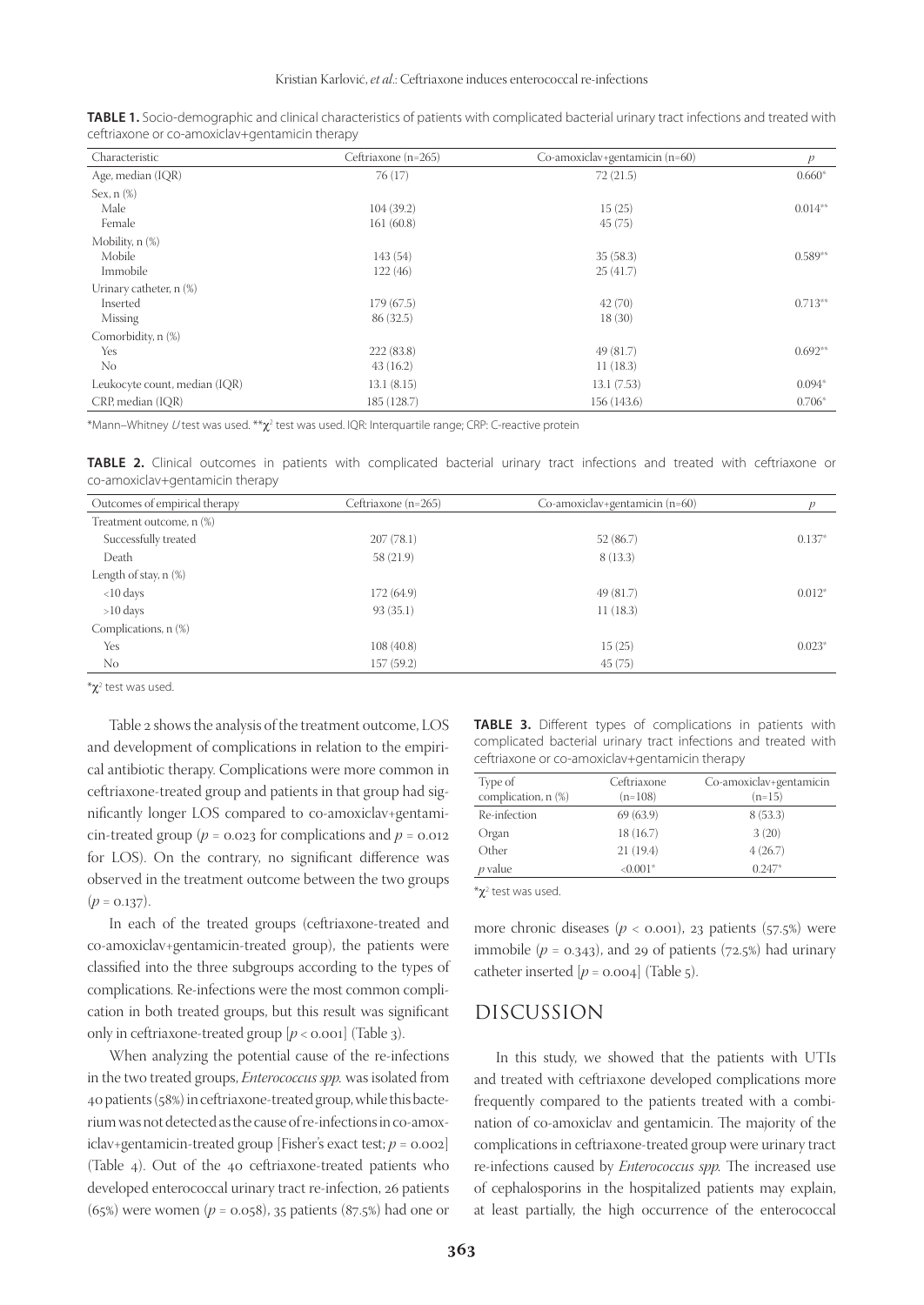**TABLE 4.** The most common cause of re-infection in ceftriaxone- and co-amoxiclav+gentamicin treated groups

| The cause of re-infection, $n$ $%$ | Ceftriaxone (n=69) | Co-amoxiclav+gentamicin (n=8) |          |
|------------------------------------|--------------------|-------------------------------|----------|
| <i>Enterococcus</i> spp.           | 40(58)             | 0(0)                          | $0.002*$ |
| Other                              | 29(42)             | 8 (100)                       |          |

\*Fisher's exact test was used.

**TABLE 5.** Characteristics of ceftriaxone-treated patients who developed enterococcal re-infection

| Characteristics         | Re-infection with <i>Enterococcus</i><br>spp. $(n=40)$ | $\mathcal{P}$ |
|-------------------------|--------------------------------------------------------|---------------|
| Sex, $n$ $(\%)$         |                                                        |               |
| Male                    | 14(35)                                                 | $0.058*$      |
| Female                  | 26(65)                                                 |               |
| Chronic diseases, n (%) |                                                        |               |
| Yes                     | 35(87.5)                                               | $< 0.001*$    |
| No                      | 5(12.5)                                                |               |
| Mobility, n (%)         |                                                        |               |
| Mobile                  | 17(42.5)                                               | $0.343*$      |
| Immobile                | 23(57.5)                                               |               |
| Catheterization, n (%)  |                                                        |               |
| Yes                     | 29(72.5)                                               | $0.004*$      |
| No                      | 11(27.5)                                               |               |
|                         |                                                        |               |

 $*$ χ<sup>2</sup> test was used.

re-infections. It is important to note here that most of the patients included in this study were affected by one or more chronic diseases and had urinary catheter inserted. This may be due to the older age of participants, as most of the patients included in the study were elderly people. The aging process is characterized by metabolic as well as hormonal changes, and consequently results in a higher incidence of chronic diseases. This could also be associated with a higher incidence of UTIs in elderly population [4,5,21,27,28].

A large number of UTIs can be directly linked to uncomfortable catheter placement [29-31]. Our results showed that the immobility of patients was not significantly associated with the incidences of UTIs and enterococcal urinary tract re-infections. However, these findings are not in agreement with previously published results showing that immobile patients were more likely to be affected by UTIs and enterococcal urinary tract re-infections [32-34]. This could be explained by the burden of comorbidities.

In this study, most of the patients with a complicated UTI had been treated with third generation of cephalosporins as the first-choice therapy, although guidelines suggest a combination of co-amoxiclav and aminoglycosides as the primary therapy [13]. This may be related to the problems with the purchase of antibiotics on the national level in the last years.

Several studies have reported a possible correlation between an increased use of cephalosporins and enterococcal infections [24,25,35]. For example, Morrison et al. observed that a higher enterococcal UTI incidence was caused by cephalosporin treatment of nosocomial UTIs [36]. Moreover, Magnussen et al. concluded that not

all generations of cephalosporins, but only the third generation, affected the incidence of enterococcal infections [26]. In their study, most of the enterococcal infections were also UTIs. A possible explanation for the increase in the incidence of enterococcal infections after the treatment with third generation cephalosporins might be the cephalosporin spectrum of action, where majority of cephalosporins are not effective against *Enterococcus spp.* [37] but, nevertheless, act against large part of normal bacterial flora of the gastrointestinal tract [26,38]. Furthermore, it might be possible that *Enterococcus* colonisation or infection following ceftriaxone treatment is due to the microbiome changes. One additional reason for the higher occurrence of enterococcal re-infections in our study, may be the emergence of antibiotic resistance, which is not rare in the cases of enterococcal infection treated with third generation of cephalosporins, as previously reported [39,40].

In addition to ceftriaxone as a risk factor of urinary tract re-infection, our study suggests that female sex, comorbidities, and presence of urinary catheter may significantly increase the risk of enterococcal infection.

In contrast to our results, several previous studies showed that the majority of patients with enterococcal infections were men [38,41,42]. Pinholt et al studied the incidence, clinical characteristics and 30-day mortality of enterococcal bacteremia in Denmark, and they found that most of the patients diagnosed with enterococcal bacteremia were men [38]. We also showed that patients treated with ceftriaxone had significantly longer LOS compared to the patients treated with the combination of co-amoxiclav and gentamicin. Reciprocally, this could be explained by the higher occurrence of complications and re-infections in ceftriaxone-treated group.

It is well known that patients with comorbidities have more frequently *Enterococcus spp.* as the agent of infection [38,41-43]. For example, McBride et al. showed that more than 85% of patients with vancomycin-susceptible *Enterococcus faecalis* and *Enterococcus faecium* bacteremia had one or more comorbidities [42].

Gruber et al. investigated risk factors for the infections with multidrug resistant (MDR) bacteria among patients in geriatric clinics, nursing homes, and outpatient care centers. They concluded that the majority of patients with isolated MDR bacteria, such as methicillin-resistant *Staphylococcus aureus* (MRSA), vancomycin-resistant enterococci (VRE), and extended-spectrum beta-lactamase (ESBL) producing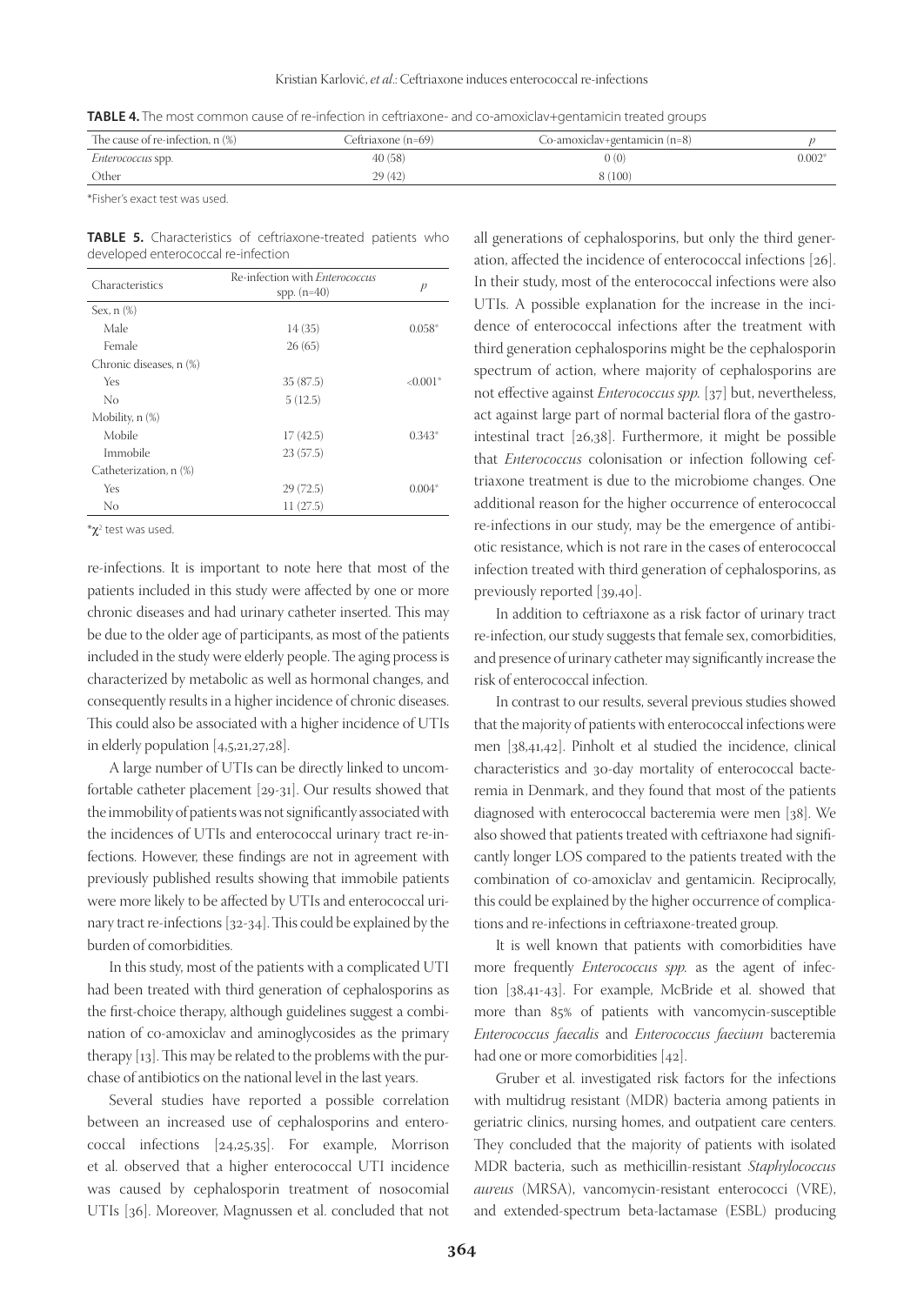*Enterobacteriaceae*, were immobile or had inserted urinary catheter [44].

Maki et al. observed that *Enterococcus spp.* was more commonly present in the urine sample of patients with urinary catheter placed compared to those without catheter [45]. In agreement with several other studies [4,21], our study also showed that the insertion of urinary catheter increases the risk for urinary tract re-infection, however, not to the extent shown by studies conducted on patients in intensive care units, where most of the isolates were MDRs [46].

Considering that, in our study, ceftriaxone therapy was associated with longer LOS and higher incidence of complications such as enterococcal re-infection, we suggest caution in using empirical therapy with such antibiotics.

Among the limitations of this study are its retrospective design and the fact that the study was conducted in a developing country, with a limited availability of new antibiotics and expected lower rate of antibiotic resistance. In addition, other Gram-negative bacteria, such as *Pseudomonas* and some resistant Gram-negative strains, together accounted for less than 10% of the isolates; therefore, we did not discuss the incidence of complications in these cases (data not shown). In this context, an additional limitation of our study might be that we only analyzed enterococcal re-infections of the urinary tract. Further studies should comprehensively investigate other causes of urinary tract re-infections.

## ACKNOWLEDGMENTS

We thank Ms. Zorica Volarević and Ms. Martina Krtalić for collecting data records, Dr. Ante Mandić and Dr. Antonio Markotić for constructive discussion regarding the statistical analysis, and Dr. Željana Sulaver for a critical reading of the manuscript.

## DECLARATION OF INTERESTS

The authors declare no conflict of interests.

#### REFERENCES

- [1] American College of Obstetricians and Gynecologists. ACOG Practice Bulletin No. 91: Treatment of urinary tract infections in nonpregnant women. Obstet Gynecol 2008;111(3):785-94. https://doi.org/10.1097/AOG.0b013e318169f6ef.
- [2] Allegranzi B, Bagheri Nejad S, Combescure C, Graafmans W, Attar H, Donaldson L, et al. Burden of endemic health-care-associated infection in developing countries: Systematic review and meta-analysis. Lancet 2011;377(9761):228-41. https://doi.org/10.1016/S0140-6736(10)61458-4.
- [3] Gardner A, Mitchell B, Beckingham W, Fasugba O. A point prevalence cross-sectional study of healthcare-associated urinary tract infections in six Australian hospitals. BMJ Open 2014;4(7):e005099. https://doi.org/10.1136/bmjopen-2014-005099.
- [4] Ackermann RJ, Monroe PW. Bacteremic urinary tract infection in

older people. J Am Geriatr Soc 1996;44(8):927-33. https://doi.org/10.1111/j.1532-5415.1996.tb01862.x.

- [5] Deulofeu F, Cervello B, Capell S, Marti C, Mercade V. Predictors of mortality in patients with bacteremia: The importance of functional status. J Am Geriatr Soc 1998;46(1):14-8. https://doi.org/10.1111/j.1532-5415.1998.tb01007.x.
- [6] Foxman B. Epidemiology of urinary tract infections: Incidence, morbidity, and economic costs. Am J Med 2002;113(Suppl 1A):5S-13S. https://doi.org/10.1016/S0002-9343(02)01054-9.
- [7] Jackson SL, Boyko EJ, Scholes D, Abraham L, Gupta K, Fihn SD. Predictors of urinary tract infection after menopause: A prospective study. Am J Med 2004;117(12):903-11. https://doi.org/10.1016/j.amjmed.2004.07.045.
- [8] Jackson SL, Scholes D, Boyko EJ, Abraham L, Fihn SD. Urinary incontinence and diabetes in postmenopausal women. Diabetes Care 2005;28(7):1730-8. https://doi.org/10.2337/diacare.28.7.1730.
- [9] Laupland KB, Zygun DA, Davies HD, Church DL, Louie TJ, Doig CJ. Incidence and risk factors for acquiring nosocomial urinary tract infection in the critically ill. J Crit Care 2002;17(1):50-7. https://doi.org/10.1053/jcrc.2002.33029.
- [10] Leuck AM, Wright D, Ellingson L, Kraemer L, Kuskowski MA, Johnson JR. Complications of Foley catheters - Is infection the greatest risk? J Urol 2012;187(5):1662-6. https://doi.org/10.1016/j.juro.2011.12.113.
- [11] Litza JA, Brill JR. Urinary tract infections. Prim Care 2010;37(3):491-507, viii.

https://doi.org/10.1016/j.pop.2010.04.001.

- [12] Tandogdu Z, Wagenlehner FM. Global epidemiology of urinary tract infections. Curr Opin Infect Dis 2016;29(1):73-9. https://doi.org/10.1097/QCO.0000000000000228.
- [13] Skerk V, Andrasevic AT, Andrasevic S, Susic E, Dzepina AM, Madaric V, et al. ISKRA guidelines on antimicrobial treatment and prophylaxis of urinary tract infections - Croatian national guidelines. [Article in Croatian]. Lijec Vjesn 2009;131(5-6):105-18.
- [14] Rubin RH, Shapiro ED, Andriole VT, Davis RJ, Stamm WE. Evaluation of new anti-infective drugs for the treatment of urinary tract infection. Infectious Diseases Society of America and the Food and Drug Administration. Clin Infect Dis 1992;15(Suppl 1):S216-27. https://doi.org/10.1093/clind/15.Supplement\_1.S216.
- [15] Khasawneh FA, Karim A, Mahmood T, Ahmed S, Jaffri SF, Tate ME, et al. Antibiotic de-escalation in bacteremic urinary tract infections: Potential opportunities and effect on outcome. Infection 2014;42(5):829-34.

https://doi.org/10.1007/s15010-014-0639-8.

[16] Barnes AI, Herrero IL, Albesa I. New aspect of the synergistic antibacterial action of ampicillin and gentamicin. Int J Antimicrob Agents 2005;26(2):146-51.

https://doi.org/10.1016/j.ijantimicag.2005.04.014.

[17] Prins JM, Buller HR, Kuijper EJ, Tange RA, Speelman P. Once versus thrice daily gentamicin in patients with serious infections. Lancet 1993;341(8841):335-9.

https://doi.org/10.1016/0140-6736(93)90137-6.

- [18] Prins JM, Weverling GJ, de Blok K, van Ketel RJ, Speelman P. Validation and nephrotoxicity of a simplified once-daily aminoglycoside dosing schedule and guidelines for monitoring therapy. Antimicrob Agents Chemother 1996;40(11):2494-9.
- [19] Wu YR, Rego LL, Christie AL, Lavelle RS, Alhalabi F, Zimmern PE. Recurrent urinary tract infections due to bacterial persistence or reinfection in women - Does this factor impact upper tract imaging findings? J Urol 2016;196(2):422-8. https://doi.org/10.1016/j.juro.2016.01.111.
- [20] Chin BS, Kim MS, Han SH, Shin SY, Choi HK, Chae YT, et al. Risk factors of all-cause in-hospital mortality among Korean elderly bacteremic urinary tract infection (UTI) patients. Arch Gerontol Geriatr 2011;52(1):e50-5.

https://doi.org/10.1016/j.archger.2010.05.011.

[21] Tal S, Guller V, Levi S, Bardenstein R, Berger D, Gurevich I, et al. Profile and prognosis of febrile elderly patients with bacteremic urinary tract infection. J Infect 2005;50(4):296-305.